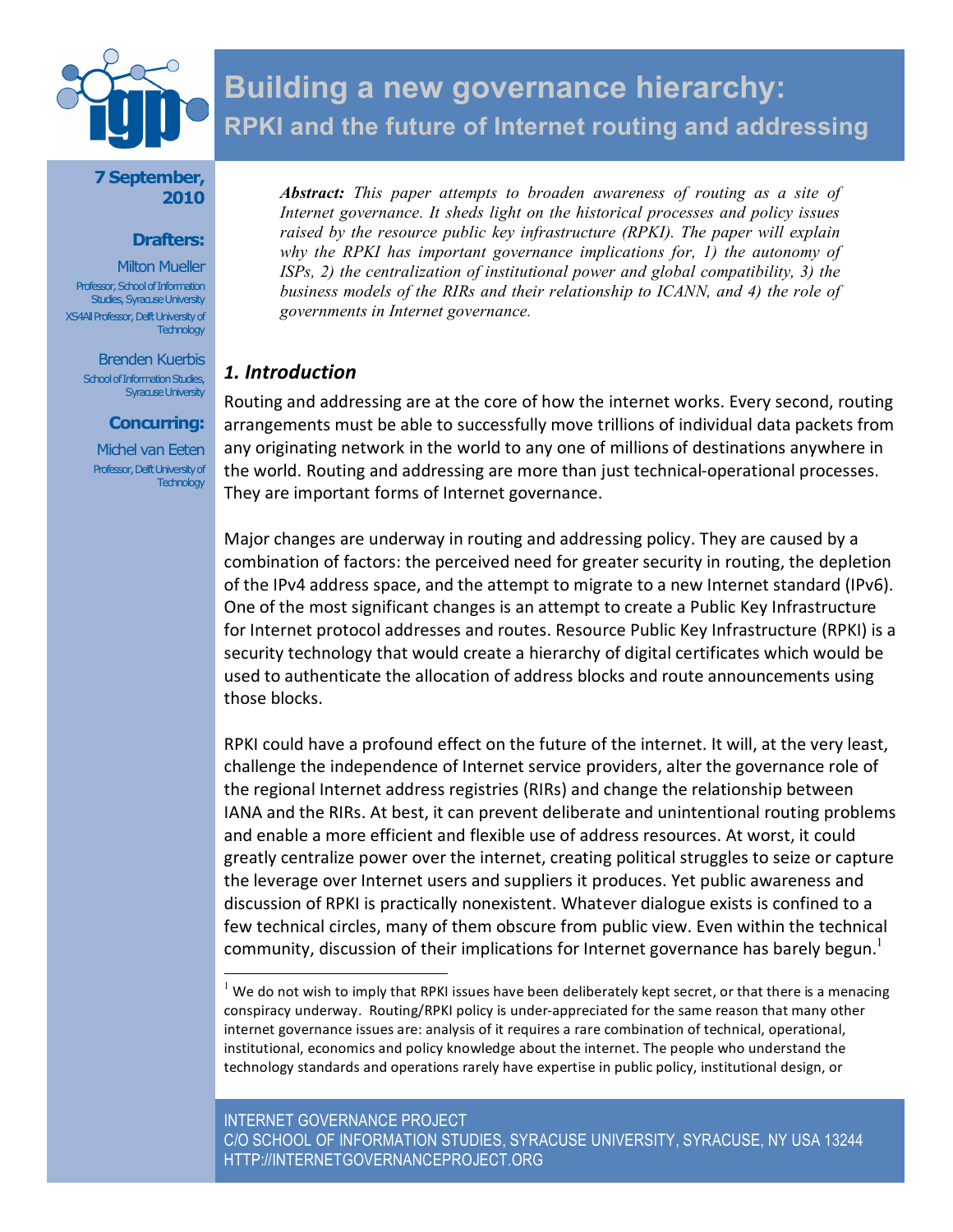This
paper
attempts
to
broaden
awareness
of
routing
as
a
site
of
Internet
governance.
It focuses in particular on the policy issues raised by RPKI. The paper will explain why RPKI has important implications for the accountability and freedom of internet users and the efficiency,
openness
and
security
of
Internet
service.

The
paper's
primary
purpose
is
informational;
it
does
not
advocate
a
particular
solution or
policy.
It
will
describe
RPKI
and
the
current
state
of
its
development
and implementation. It will also describe the fascinating debates held during the standardization and implementation processes. These debates make it clear that important policy and governance issues are raised by RPKI implementation strategies. The purpose of this discussion is to give industry actors, government policy makers and civil
society
public
interest
advocates
a
better
sense
of
what
the
issues
are,
where
things stand, and thus where their intervention might be fruitful.

## *2. Routing
and
Security*

 $\overline{a}$ 

Routing is the automated process that directs Internet protocol packets from their origin to their destination. IP addresses can be described as part of the language that routers speak
to
each
other.
Internet
routing
protocols
consider
the
IP
address
to
be
composed of two parts: the address of the network (the *prefix*) and the address of the connected computer (the *host*). Routing through the Internet is based on the network portion of the address. For each prefix, a router stores information telling it how to find a path to it and
uses
this
information
to
construct
a
forwarding
table
(the
routing
table)
that controls the movement of each incoming packet to the next hop in its journey. Routers also transmit announcements to other routers about the address prefixes to which it is able to deliver packets, and this information is incorporated into the tables of other routers.

Thus,
routers
are
engaged
in
constant,
automated
conversations
with
each
other
that exchange network prefixes and other routing policy information to keep every router informed about how to reach tens of thousands of other networks on the Internet. Currently, interactions among routers are based on an Internet standard known as Border Gateway Protocol (BGP). As originally described in RFC 1771 (1995), and as later updated by RFC 4271 (2006), BGP is the dominant inter-domain routing protocol of the Internet.
(Rekhter
and
Li,
1995;
Rekhter
et
al,
2006)

In
the
original
BGP
protocol,
all
routers
in
all
Autonomous
Systems
(ASes)
were
assumed to be trustworthy. As the Internet grew, the assumption of ubiquitous trust made less and
less
sense.
(Hu,
McGrew
et
al,
2006)
The
existence
of
malicious
actors
on
today's internet is a given. But the Internet's routing infrastructure is also vulnerable to unintentional misconfigurations that can cause harmful results. (ENISA, 2010; Barbir, Murphy,
&
Yang,
2006)
Extensive
work
has
been
done
in
the
technical
community exploring the issue of routing security and proposing various solutions to improve it.

economics. The people with expertise in economics and public policy rarely have a deep understanding of the technology and operations. Even for the experts, RPKI and its cost-benefit trade-offs are complicated. Moreover, the stakeholders who are already involved in negotiating solutions and approaches – such as the address registries, US military research contractors, the ISPs, equipment vendors and so on - have little incentive to foster a critical and wide-ranging dialogue about the governance implications of their actions. Their incentive is to avoid politics as much as possible and come to an agreement that rocks the boat
as
little
as
possible.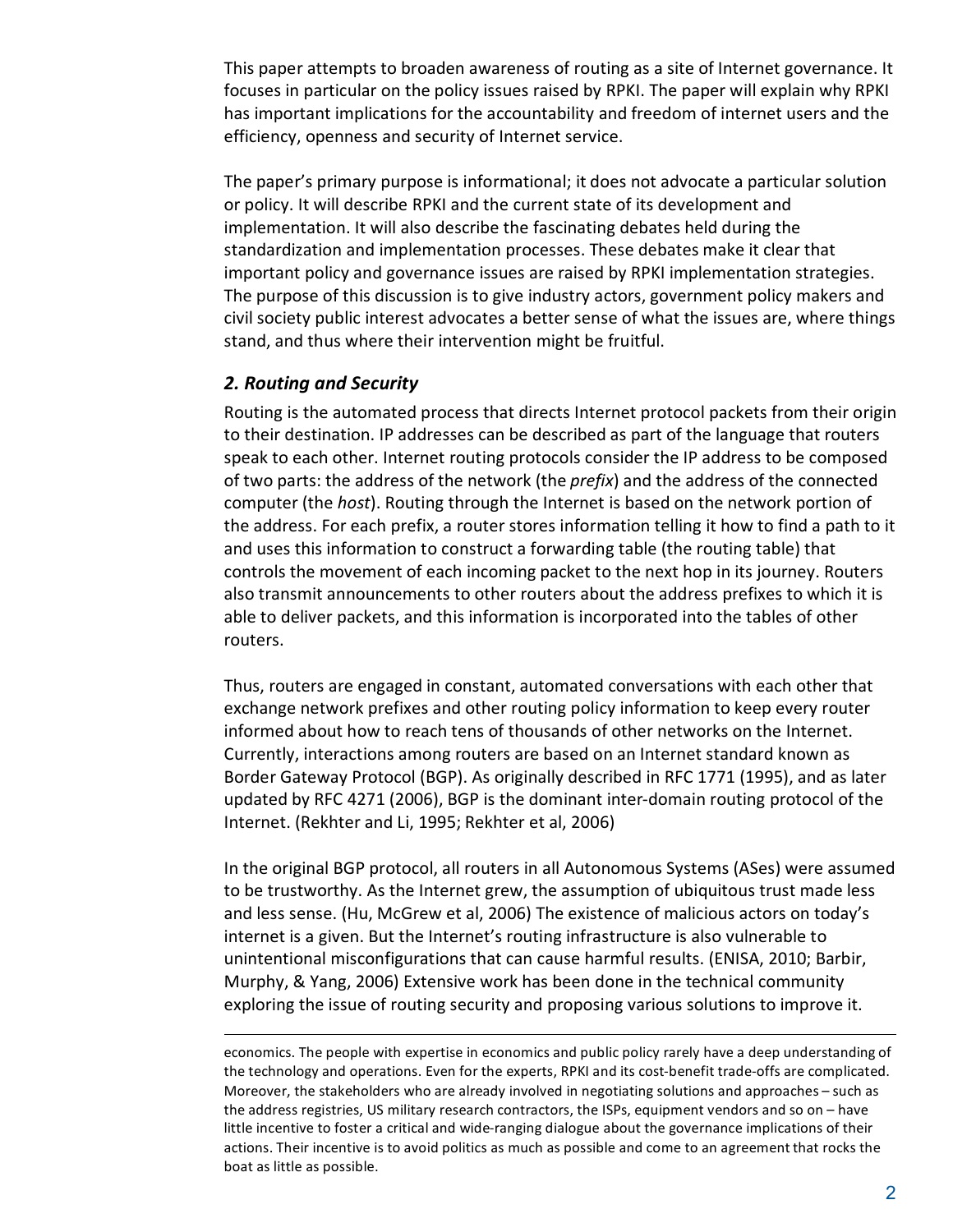(Butler,
Farley,
McDaniel,
&
Rexford,
2010)
One
of
the
security
flaws
in
BGP
was illustrated vividly in 2008 when a Pakistani ISP's attempt to block YouTube affected ISPs around the world, effectively knocking YouTube off the Internet for most users for an hour. Several other well known misconfigurations leading to temporary routing outages have occurred in the past, although the overall extent and severity of the routing security problems network operators' deal with is not publicly known.

Some
assessments
of
this
problem
are
more
alarmist
than
others.
Some
observers ridicule the existing state of affairs as "routing by rumor." (Internet Architecture Board [IAB], 2010) One prominent internet veteran has suggested that unless major changes are made, a major breakdown will occur and the Internet community will be "crucified" in the press as Toyota Motors was for its alleged throttle malfunctions. $^2$  Other voices are less alarmed. They note that a variety of measures are already in place by ISPs to filter out
false
route
announcements.
They
claim
that
the
same
network
operators
who
don't currently
apply
filtering
of
BGP
announcements
won't
deploy
a
PKI.
A
major
breakdown such as the Pakistan case, they claim, applied only to one site and was remedied in the space of an hour. They claim that routing takes place reliably in the vast majority of cases,
and
some
believe
that
measures
as
extreme
as
RPKI
are
not
needed,
or
impose costs
that
exceed
the
benefits.

## *3.
RPKI
as
a
proposed
solution*

RPKI uses digital resource certificates to authenticate the assignment of IP address blocks
and
Autonomous
System
(AS)
numbers.
(Kent,
2006)
These
certificates
bind
a resource holder to its public cryptographic key, as well as information about the IP address block prefixes and Autonomous System (AS) numbers allocated to them. Subsequently, resource holders can create route origin authorization (ROA) statements, or
standardized
verifiable
attestations
that
the
holder
of
a
certain
prefix
authorizes
a particular
Autonomous
System
(AS)
to
announce
that
prefix.

Using
this
information, other
network
operators
(e.g.,
ISPs)
can
validate
that
1)
a
specific
network,
as
indicated by a unique AS, is the legitimate holder of an IP address block, and 2) the AS that originates a route announcement using a particular prefix is authorized to do so. Like all PKIs, authenticating certificates therein (and subsequently the associated allocation and routing information) would rely on the system having one or more Certificate Authorities (CAs)<sup>3</sup>, which would publish a public key(s) or "trust anchor" to be used to authenticate
other
certificates.

 $\frac{1}{2}$ <sup>2</sup> See presentation, The RPKI & Origin Validation, by Randy Bush to RIPE NCC on 3 May 2010, available at http://www.ripe.net/ripe/meetings/ripe‐60/presentations/Bush‐The\_RPKI\_Origin\_Validation.pdf. Ironically, it has since come to light that driver error, not the car, was responsible for many of these problems.

<sup>3</sup> Most users are familiar with digital certificates through their use of Certificate Authorities (CAs) for web sites. CAs are third parties who are trusted by the subject (publisher) of the certificate and the parties interacting with the subject who rely upon the certificate for authenticating it (the relying party). This allows
relying
parties
to
rely
upon
signatures
or
assertions
made
by
the
private
key
that
corresponds
to the
public
key
that
is
certified.
Many
private
sector
companies
offer
CA
services
commercially. Government agencies may also act as CAs, or organizations can set up their own, internal CA. A 2009 market share report determined that VeriSign and its acquisitions (which include Thawte and Geotrust) have a 47% share of the certificate authority market, followed by GoDaddy (23%), and Comodo (15%). See Wikipedia
http://en.wikipedia.org/wiki/Certificate\_authority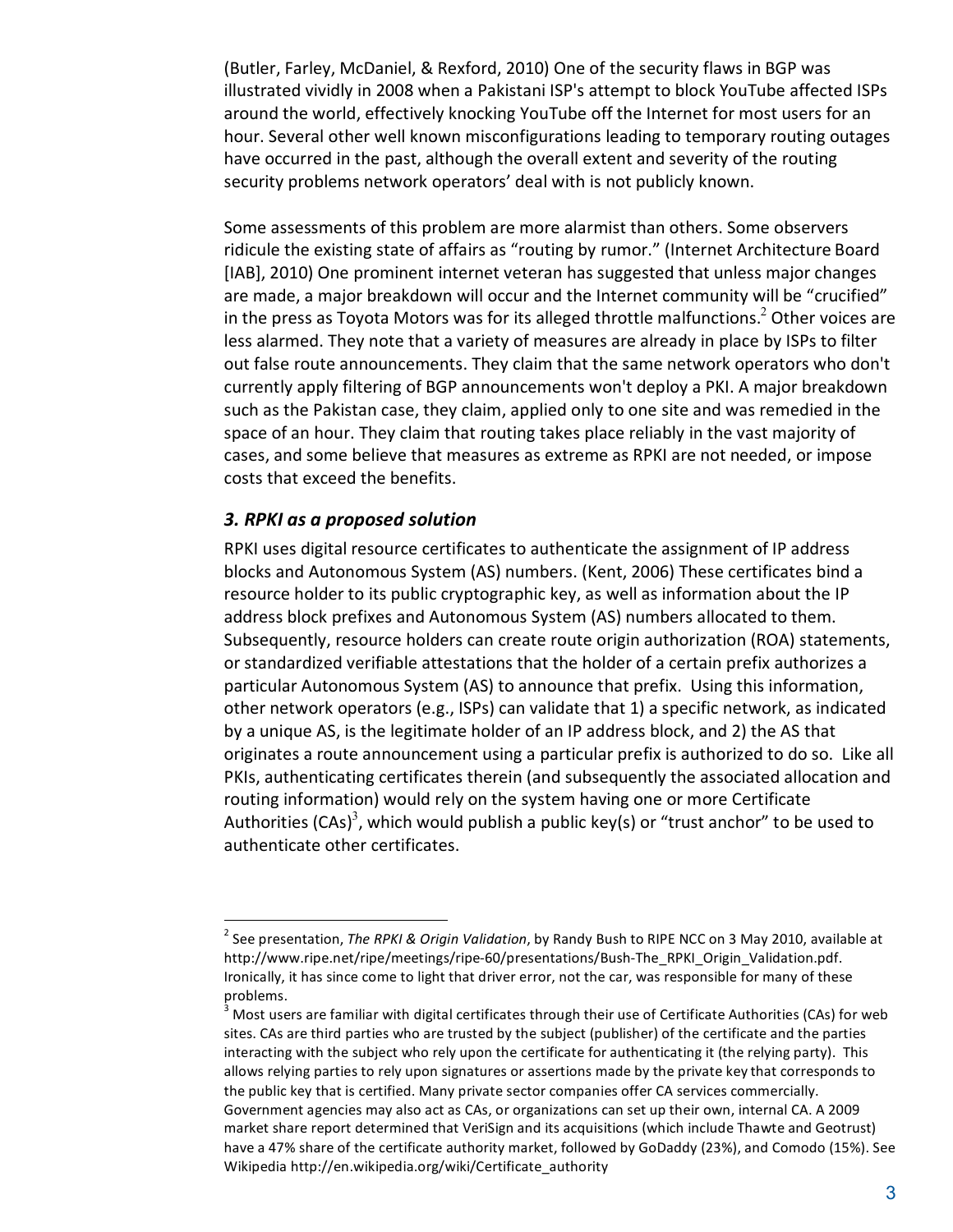The critical feature of the proposed RPKI solution is the attempt to link resource certificates to the authoritative sources of internet resources, namely ICANN and the RIRs. This could fundamentally change their governance role. As noted by a member of the
IETF's
Internet
Architecture
Board
(IAB),
RPKI
could
be
used
to
give
the
institutions that control IP address resource allocation operational control over what is routed (and, therefore, what information is accessible) over the Internet.<sup>4</sup>

## *4.
How
we
got
here:
the
historical
process*

An RPKI aligned with the existing IP address allocation hierarchy is not the only available approach for making routing more secure. Yet in the past 5 years it has emerged from the IETF and the RIRs as the dominant approach. Despite the many uncertainties associated
with
governance
arrangements
for
RPKI
(see
section
5),
serious
and
possibly irreversible
implementation
steps
are
already
being
taken.
How
and
why
did
the technical
community
converge
on
such
an
implementation
of
RPKI?
The
basic
answer
is that the U.S. government, acting through contractors with Defense Department and DHS grants, pushed a solution that was well aligned with the incentives of the extant Internet governance institutions, just as it has actively promoted DNSSEC as the chief mechanism
for
securing
the
domain
name
system.

The idea for a RPKI emerged in the mid-1990s, from work funded by the National Security Agency and DARPA to address routing security problems. (Kent, Lynn, & Seo, 2000)
In
1999
individuals
affiliated
with
U.S.
government
contractor
BBN
Technologies first authored Internet drafts proposing to use X.509 extensions (digital certificates) to authenticate IP addresses, AS identifiers and BGP announcements.<sup>5</sup> BBN's specification required the initial development of two PKIs "to verify the identities and authorization of BGP speakers and of owners of ASes and of portions of the IP address space." (Seo, Lynn,
&
Kent,
2001)

The first phase of IETF work around routing security, starting in 2002, developed basic requirements. The next phase of standards activity began in late 2005, when the IETF turned towards building "an extensible architecture for interdomain routing security."<sup>6</sup> The
Secure
Inter‐Domain
Routing
(SIDR)
Working
Group
(within
the
IETF
Routing
Area) was initiated in November 2005, and chartered in February 2006. It was co-chaired by Geoff Huston, Chief Scientist of the Asia Pacific regional Internet registry (APNIC) and Sandra
Murphy
of
SPARTA.
SPARTA
was
awarded
a
Department
of
Defense
contract
in 2005, the objective of which was to "ensure the security of the Internet routing infrastructure so that it is reliable in the event of a deliberate malicious nation-state level
attack
from
adversaries."
(U.S.
Army
Research,
Development
and
Engineering Command
[U.S.
Army
RDECOM]
2005)
SPARTA's
proposal
said
that
it
would
"progress the address and AS allocation PKI specifications through the IETF process," "design an architecture for the distribution of the address and AS certificates," and "identify acceptable and willing entities for the roles of any data repositories in the distribution

 $\frac{1}{4}$ <sup>4</sup> See D. McPherson, "IPv4 Exhaustion: Trading Routing Autonomy for Security." Arbor Networks blog, http://asert.arbornetworks.com/2008/03/ipv4‐exhaustion‐trading‐routing‐autonomy‐for‐security/

<sup>&</sup>lt;sup>5</sup> They built on previous work done within the IETF's Public-Key Infrastructure (PKIX) working group (within
the
IETF
Security
Area),
which
had
developed
the
standards
for
the
widely‐used
X.509
public
key infrastructure. The PKIX Working Group was co-chaired by BBN's Chief Scientist for Information Security, Steve
Kent.

<sup>6</sup> See
http://tools.ietf.org/wg/sidr/charters?item=charter‐sidr‐2006‐07‐03.txt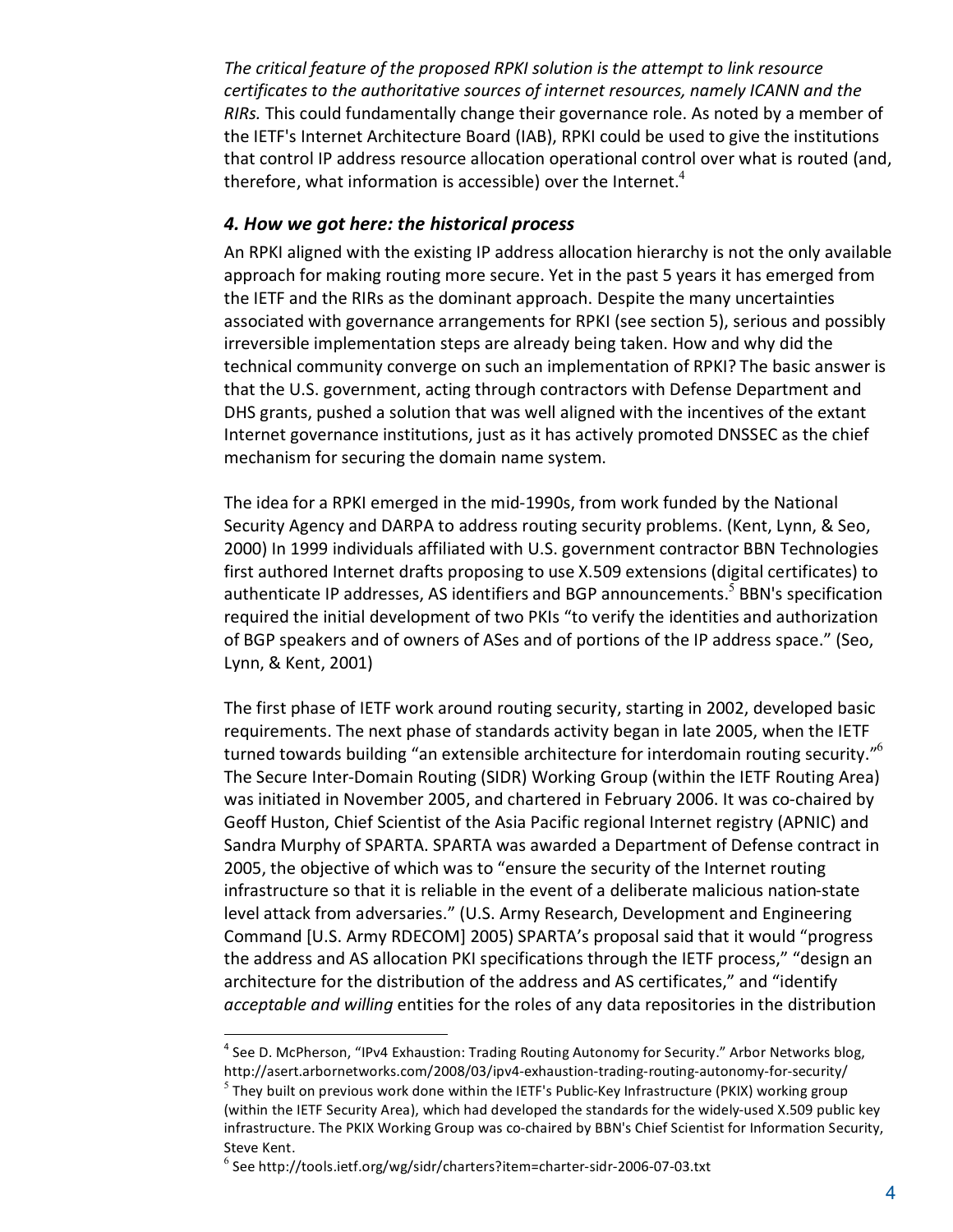architecture."
(SPARTA
Inc.,
2006,
emphasis
added)
While
Murphy
would
assume
an influential leadership role in the SIDR Working Group, numerous Internet-Drafts in the group
would
also
be
authored
by
individuals
from
BBN
Technologies,
which
had received additional contracts from the US government to develop RPKI software. There were also contributions from individuals affiliated with APNIC, Internet Systems Consortium
and
the
Internet
Initiative
Japan.

The
SIDR
working
group
produced
an
architectural
specification
in
which
the
Public
Key Infrastructure for validating address holders, AS numbers and route authorizations was linked "to the existing resource allocation structure." This was the critical design decision that made RPKI design and implementation raise so many interesting internet governance
issues.
The
SIDR
working
group
asserted
(not
entirely
accurately)
that "existing
resource
allocation
and
revocation
practices
have
well‐defined
correspondents in this architecture."<sup>7</sup> Following this logic, the architectural specification called for the IANA to issue RPKI certificates for the IP address and ASN resources for which it was authoritative.

Within the SIDR working group, there was long debate over the governance implications of linking RPKI to the existing resource allocation structure (see section 5 below for a more detailed discussion of these concerns). As a result the architectural specification made
an
important
concession
to
these
concerns.
It
allowed
organizations
to
configure their own preferred root certificate authority or trust anchor. RPKI's design was "capable of accommodating a variety of trust anchor arrangements." At the same time, it further codified within the RPKI standard the reliance on the extant IANA and RIR allocation hierarchy. A statement by SPARTA's Murphy summed up the policy in a colorful
way
–
and
also
revealed
how
ambiguous
the
attitudes
and
specifications
were:

the ability of a relying party to choose a trust anchor is a big get-out-of-jail-free card
for
those
who
are
allergic
to
the
idea
of
one
root.
NOT
that
I'm recommending using that card. $8<sup>8</sup>$ 

Simultaneously to the IETF standards work, many efforts to implement secure routing occurred
outside
of
the
IETF.
These
efforts
began
even
before
the
standardization process
was
completed.
U.S.
government
contractor
BBN
corresponded
with
APNIC
and RIPE
and
worked
extensively
with
the
American
Registry
for
Internet
Numbers
(ARIN) beginning in 2003, on "how to integrate support for the [RPKI] with ARIN's procedures for assignment of IP addresses and AS numbers." (BBN Technologies, 2004, p. 4) SPARTA's Murphy submitted a policy proposal in February 2006 to ARIN that would require it, in all IP address transactions with its members, to collect an optional field recording "a list of the ASNs that the user permits to originate address prefixes within the address block."<sup>9</sup> In arguing for this proposal, Murphy said that the existing routing registries (even ARIN's own) did not have reliable route origin authorization information, and that other IRRs would be unable to collect it accurately because only the RIRs were

-<br>7 <sup>7</sup> See Section 1 of An Infrastructure to Support Secure Internet Routing, available at

http://tools.ietf.org/html/draft-ietfsidr-arch-09. The statement was partly inaccurate because there are few established practices and few if any precedents for resource revocation in current policies.

 $^8$  Sandra Murphy, Sparta Inc., in post to SIDR WG list, 1 December 2008. http://www.ietf.org/mailarchive/web/sidr/current/msg00733.html

<sup>&</sup>lt;sup>9</sup> See ARIN 2006-03: *Capturing Origins in Templates*. https://www.arin.net/policy/proposals/2006\_3.html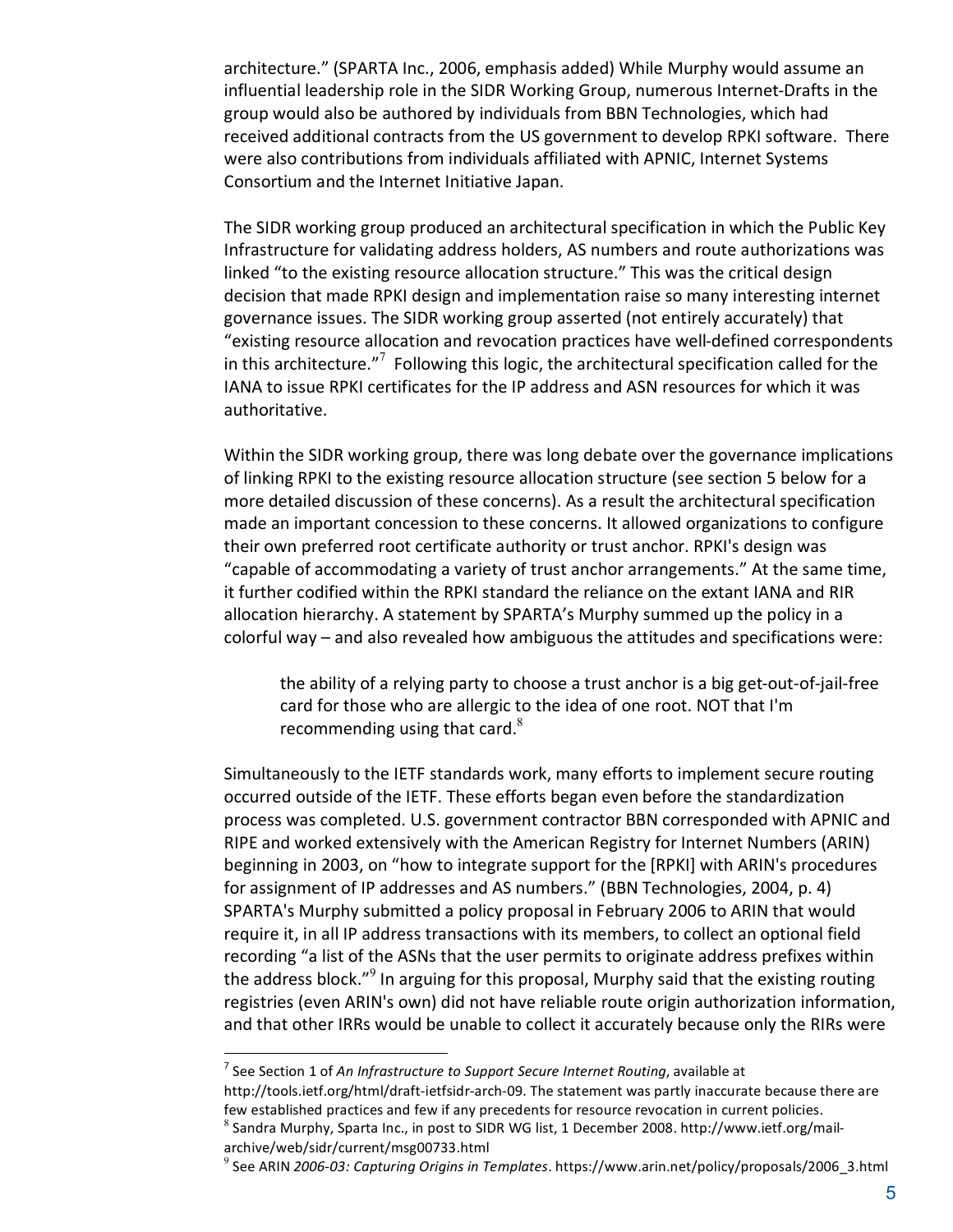able to authenticate the organizations to whom prefixes were allocated. The proposal was
adopted
by
the
ARIN
Board
of
Trustees
in
November
2006.

However, the debate over RPKI among other RIRs' members was far from settled. The RIPE NCC formed a Resource Certification Task Force in 2006 to examine the implications of deploying a RPKI for resource certification in the region. In addition to producing an overview of the RIRs expected certificate authority hierarchy model, it found numerous impacts of resource certification on existing policies. The model had each RIR maintaining its own trust anchor, to be used for signing and validating of IP address blocks and ASNs it allocated. Instead of cross-certifying each others' trust anchor, RIR's would generate additional certificates for any resource that was allocated from outside but used within its region. With regard to policy, an October 2008 proposal for a certification policy met resistance from participating RIPE community members.<sup>10</sup> As
of
May
2010,
the
document
had
stalled
in
the
policy
development
process.

In 2008, two policy proposals were submitted to APNIC and RIPE NCC members by Randy Bush, affiliated with Internet Initiative Japan.<sup>11</sup> They proposed to develop RIRbased routing registries combining global RPKI authentication of IP address and ASN assignments with route object authorization information. But neither proposal was adopted by the RIRs' respective memberships. A similar document, essentially reflecting the
policy
proposals
made
to
the
APNIC
and
RIPE
communities,
was
submitted
directly to the ARIN Advisory Council by Bush and IAB member Danny McPherson through its "consultation and suggestion" process. But this proposal, as a suggestion rather than as a policy proposal, could not be deliberated by the ARIN membership.

Despite the lack of enthusiasm expressed by RIR members for resource certification systems, both APNIC and ARIN had already begun to develop the software necessary to support RPKI systems. ARIN and APNIC did this in 2006; RIPE followed suit in 2008. This would coincide with the initiation of the U.S. Department of Homeland Security's Internet Infrastructure Security (IIS) program to facilitate implementation of the National Strategy to Secure Cyberspace. As part of the IIS program, DHS expected to "develop
and
deploy
a
Public
Key
Infrastructure
(PKI)
with
the
American
Registry
for Internet Numbers (ARIN)" by 2008, and to "conclude PKI deployment activities with global registries" by 2010. $12$ 

When APNIC and ARIN launched their pilot RPKI programs in 2009, they included a public repository of resource certificates and route origin authorizations. By January 2011, all the RIRs intended to offer resource certification as an optional service to their members, with ARIN, APNIC, and LACNIC having determined that no policy was needed.<sup>13</sup> ARIN and the other RIRs acknowledged there would be operational matters

<sup>&</sup>lt;sup>10</sup> RIPE 2008‐08: Initial Certification Policy for Provider Aggregatable Address Space Holders<br><sup>11</sup> RIPE 2008‐04:Using the Resource Public Key Infrastructure to Construct Valid IRR Data and APNIC prop‐

*<sup>0059:</sup>Using
the
Resource
Public
Key
Infrastructure
to
Construct
Valid
IRR
Data*.
See

http://archive.apnic.net/policy/proposals/prop‐059‐v001.html
and

http://www.ripe.net/ripe/policies/proposals/2008-04.html<br><sup>12</sup> See http://www.dhs.gov/xlibrary/assets/SandT5yearplan.pdf, pages 3 and 53<br><sup>13</sup> Memo from Andrew de la Haye, RIPE COO, to RIPE Certificate Authority Task Force, http://www.ripe.net/ripe/maillists/archives/ca‐tf/2010/msg00014.html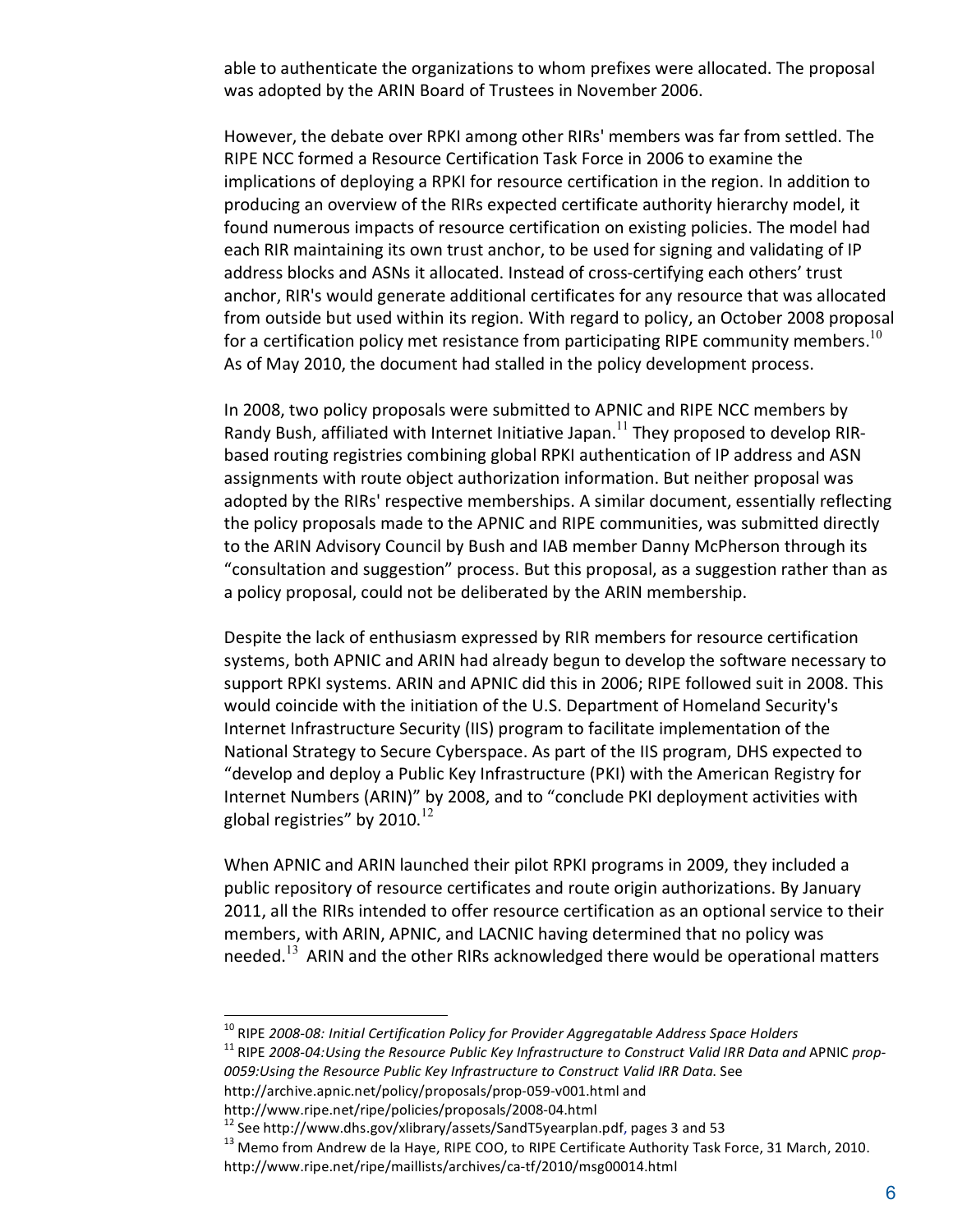with regard to RPKI, but claimed that certification would be an "opt-in member service," not a policy, and therefore required no policy decision.<sup>14</sup>

In sum, RPKI implementation has gained considerable momentum even though most of the policy issues raised by it have not been fully aired and resolved. The RIRs have gone ahead with implementation despite the inability of RPKI proposals to gain consensus support in their own policy process.

## *5.
Governance
issues
raised
by
RPKI*

Implementations of security technologies are never neutral in their impact. They tend to alter power relations and economic dependencies within and across organizations. RPKI is no exception. The design and implementation of a RPKI regime raises important governance issues. As the price of its security benefits, RPKI could reduce the autonomy of
Internet
service
providers
and
centralize
authority
over
internet
resources. Implementing it forces us to reconsider the relationship between ICANN and the Regional Internet Registries. RPKI poses interesting tradeoffs between global compatibility and global security. It is attracting the attention of law enforcement agencies.

Below, we identify and briefly analyze four distinct governance issues raised by RPKI's design
and
implementation.
By
"governance
issues"
we
mean
that
the
choices
alter
the distribution of power and/or the distribution of costs and benefits. The four points are:

- 1. RPKI
challenges
the
autonomy
of
ISPs
- 2. RPKI
requires
a
fateful
tradeoff
to
be
made
between
simplified
global compatibility
and
centralization
of
power
- 3. RPKI
affects
the
policies
and
business
models
of
the
RIRs,
and
their
relationship to
IANA
- 4. RPKI
provides
important
lessons
about
the
role
of
governments
(nation‐states)
in Internet
governance

## **5.1
The
Autonomy
of
ISPs**

The
internet
has
evolved
in
a
way
that
detaches
responsibility
for
address
allocation from operational responsibility for routing. The RIRs register and record address block assignments in order to keep them unique. While ISPs use the RIR's address allocations database, Internet service providers wholly control and authorize what routes they announce, and they decide for themselves which other ISPs' routing announcements they trust or filter. Indeed, the RIRs' authority over address usage itself is almost completely a byproduct of the ISPs' willingness to use their registries as coordination tools.

RPKI changes all that. It has the potential to give RIRs direct, operational impact on routing. David Conrad, at that time the head of IANA, wrote on the SIDR list,

Today, RIR influence on routing is essentially advisory in nature -- if an address holder (say) fails to pay their address maintenance fee, RIRs can, at most, remove
the
address
holder's
blocks
from
whois
databases.
However,
as
I

<sup>&</sup>lt;sup>14</sup> Memo from Andrew de la Haye to RIPE Certificate Authority Task Force, 31 March, 2010. http://www.ripe.net/ripe/maillists/archives/ca‐tf/2010/msg00014.html more detail on ARIN's policy development process, specifically Section 2.6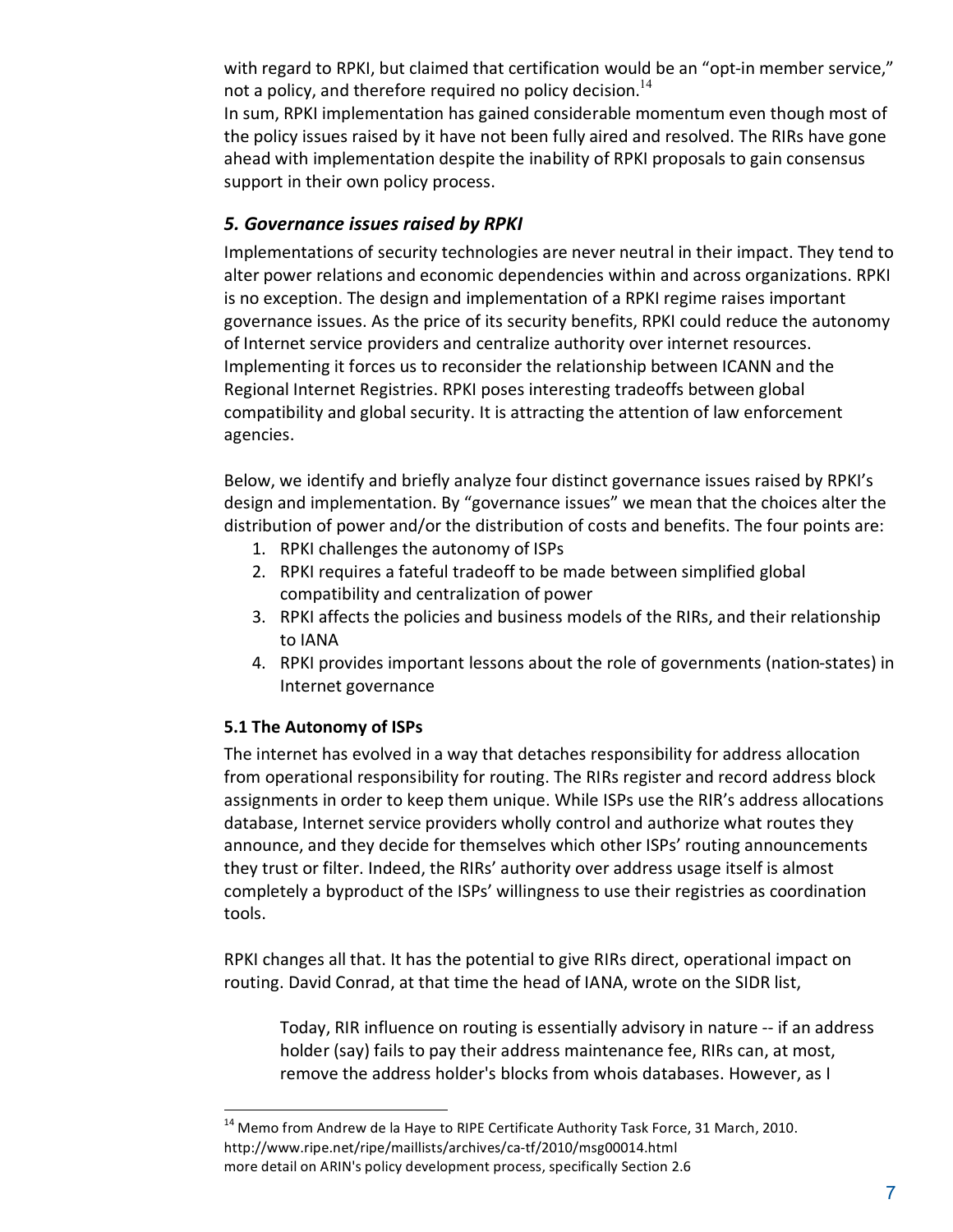understand it, this has limited effect on existing [routing arrangements]. The RIR could
potentially
reallocate
the
space,
but
this
would
likely
be
a
good
way
of annoying
multiple
parties
(not
just
the
folks
the
address
space
was
reclaimed from). ...[I]f filter lists are built or routers check origin authenticity in real-time by traversing
the
RPKI
tree(s),
there
would
seem
to
be
significantly
more
control vested in each parent node in the path up to the root of the RPKI hierarchy. My fear is that this will simply be unacceptable in a political or business sense.<sup>15</sup>

Confirming Conrad's point, a university network operator objected to the way RPKI altered "the balance of power" between network operators and the RIRs:

Today
if
there
is
a
legal
dispute
between
an
allocator
[RIR]
and
an
organization with an allocation, it will be solved through existing civil means. This may take some
time.
In
the
meantime
the
status
quo
continues
(from
a technical/operational
perspective).
With
RPKI
the
allocator
can
revoke
the organizations certificate, while the civil process takes its time, causing harm to the organization that is now un-routable. Don't think they won't do the revocation. I have personally seen situations where if one party has "the switch" to enforce their will, they use it. $16$ 

One of the key governance issues concerns the terms and conditions under which certificates
would
be
revoked.
As
the
quotations
above
suggest,
in
an
RPKI
regime certificate revocation could have direct operational effects. Predictably, revocation of certificates emerged as a critical point of contention in the broader community's debates over RPKI. For example, when RIPE-NCC proposed implementing resource certification, its members refused to support it due to concerns about the length of certificate validity and the linking of certificate revocation to RIPE membership status. Participants commented that "people will be reluctant to [use resource certificates] if they have reasons to fear that routing may be stopped due to unexpected events relating to certificates revocation."<sup>17</sup> Furthermore, there were allegations that some governments
viewed
the
ability
of
the
RIRs
to
withdraw
a
certificate
(thereby theoretically
preventing
prefixes
from
being
routable)
as
an
infringement
of
national sovereignty. $18$ 

Clearly, RPKI diminishes the autonomy of ISPs. It could be used to replace a looser, networked
form
of
governance
based
on
decentralized
associative
choices
among Internet
service
providers
with
a
more
centralized
and
hierarchical
governance
form.

## **5.2
Trust
model
and
global
compatibility**

If RPKI has the potential to centralize power, the next key issue becomes, "where is this power centralized?" In particular, what organization or institution serves as the rootlevel trust anchor for the certificate hierarchy?

<sup>&</sup>lt;sup>15</sup> David Conrad, post to SIDR WG list 17 September 2009. http://www.ietf.org/mailarchive/web/sidr/current/msg01098.html

<sup>&</sup>lt;sup>16</sup> Jeff Schiller, MIT network operator, post to the SIDR WG email list, September 20, 2009,

http://www.ietf.org/mail-archive/web/sidr/current/msg01117.html<br><sup>17</sup> See http://www.ripe.net/ripe/maillists/archives/ca-tf/2009/msg00013.html<br><sup>18</sup> See http://www.ripe.net/ripe/maillists/archives/ca-tf/2010/msg00008.html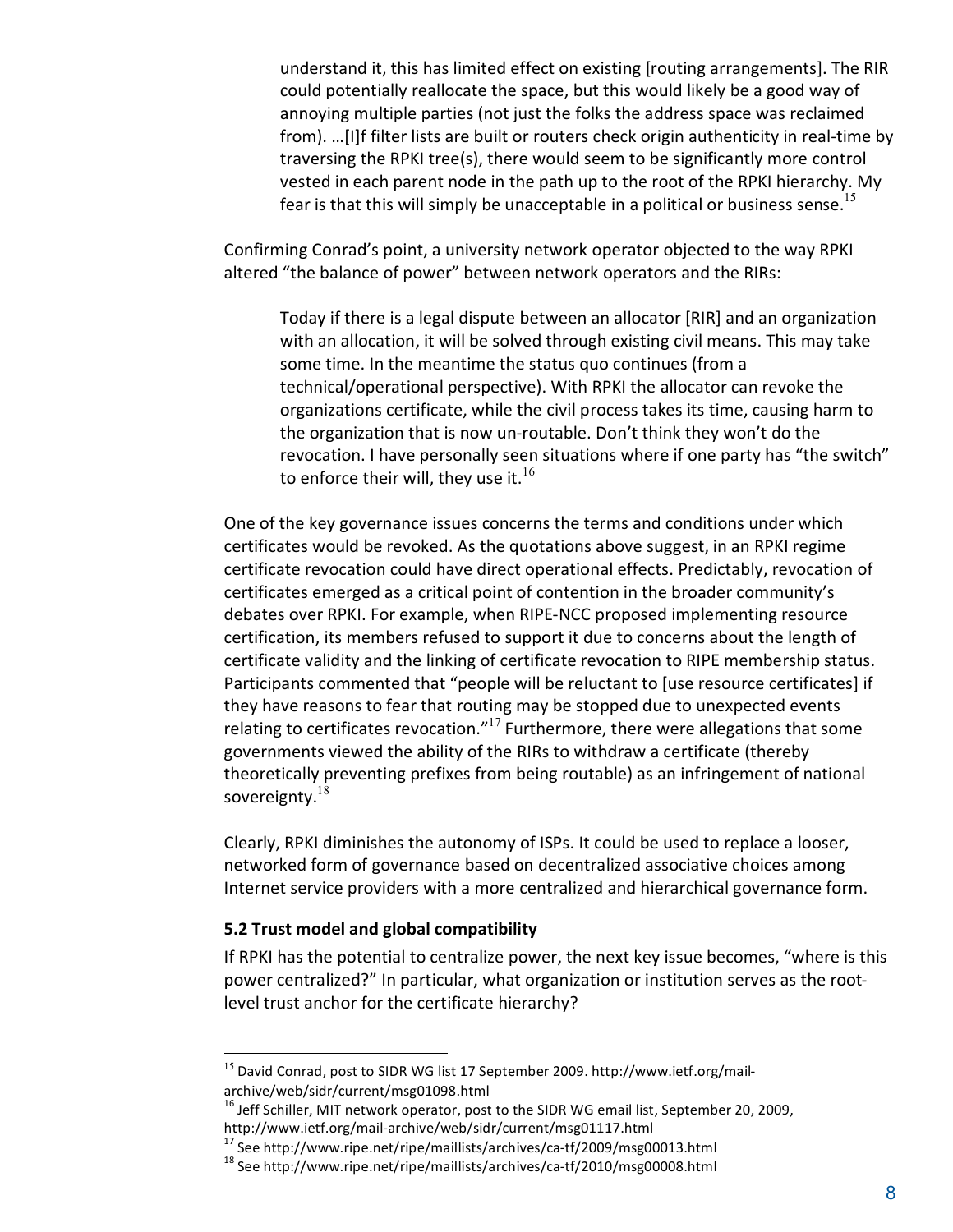In the classical PKI scenario, everyone trusts a single CA and the sender and recipient of the
information
rely
on
the
same
CA.
This
kind
of
centralization
is
relatively
easy
to achieve when we are dealing with a single organization.<sup>19</sup> It becomes harder and harder to achieve as the set of organizations using it becomes larger and more diverse. Even the U.S. government could not agree on a single CA for all of its activities. When one is talking about the global internet, which involves ~35,000 autonomous systems and hundreds
of
thousands
more
resource
holders
scattered
across
hundreds
of
different language groups and political systems, centralization and unity of a trust anchor become unrealistic – even disruptive and dangerous – goals.

Insofar as one uses a centralized, strictly hierarchical trust model, one is also creating the
potential
for
centralizing
political
and
regulatory
authority
over
the
Internet.
We have already seen this drama play out in the domain name system. The DNS is a hierarchical name space. From a purely technical standpoint, all the administrator of the root has to do is coordinate top level domain name assignments to ensure that all names are unique and there are no duplications. But the concentration of power at the root creates a big, fat target for political, military and business actors. Almost inevitably, control
of
the
DNS
root
will
be
extended
beyond
coordination
of
uniqueness
to
achieve other political and economic objectives. ICANN, for example, regulates the dispensation of top level domains (as well as second-level domains) in ways that respond to political demands for trademark and copyright protection, support economic competition policy objectives, nation-state control of geographic names, etc., etc.

Is it desirable to move toward that kind of centralization over routing? Some of the political implications were noted by IAB member D. McPherson, who wrote "If some country
holding
the
keys
(TA)
goes
to
war
with
another
and
decides
they
want
to
revoke all of their allocations, then ISPs would have zero control over this outside of their own routing domain."<sup>20</sup> The concern over "bringing down national network infrastructures" and the relationship to a single authoritative trust anchor residing with IANA (which maintains a contractual relationship with a single government) were expressed again in a
recent
study.
(ENISA
2010b)

The SIDR working group – significantly influenced by researchers supported by U.S. military
contracts
–
wanted
to
map
the
resource
allocation
hierarchy
directly
onto
the PKI, to make it as technically simple and unambiguous as possible. However, its deliberations explicitly noted the political and governance issues associated with that. In an attempt to square the circle, it proposed to allow Relying Parties to choose a diverse set of Trust Anchors. But this means that both the software functioning and the security arrangements are more complicated, less predictable, and possibly less secure.

<sup>&</sup>lt;sup>19</sup> "In the classical PKI scenario, someone receives a document signed with a digital certificate. The recipient must trust the creator of that certificate (the Certification Authority (CA)) to be able to confirm the identity of the sender. This is simple if the sender and recipient are using the same CA. The need for interoperability arises where the document has been signed with a certificate from a CA that the recipient does not know. The obvious approach is to centralise as much trust as possible and avoid this problem entirely. This is reflected in the root CA and hierarchy PKI models discussed below. However, those models require tight central control and unanimous support." (Galexia 2005 pg. 4)  $^{20}$  Danny McPherson, post to SIDR WG list 11 March 2008, http://www.ietf.org/mailarchive/web/sidr/current/msg00346.html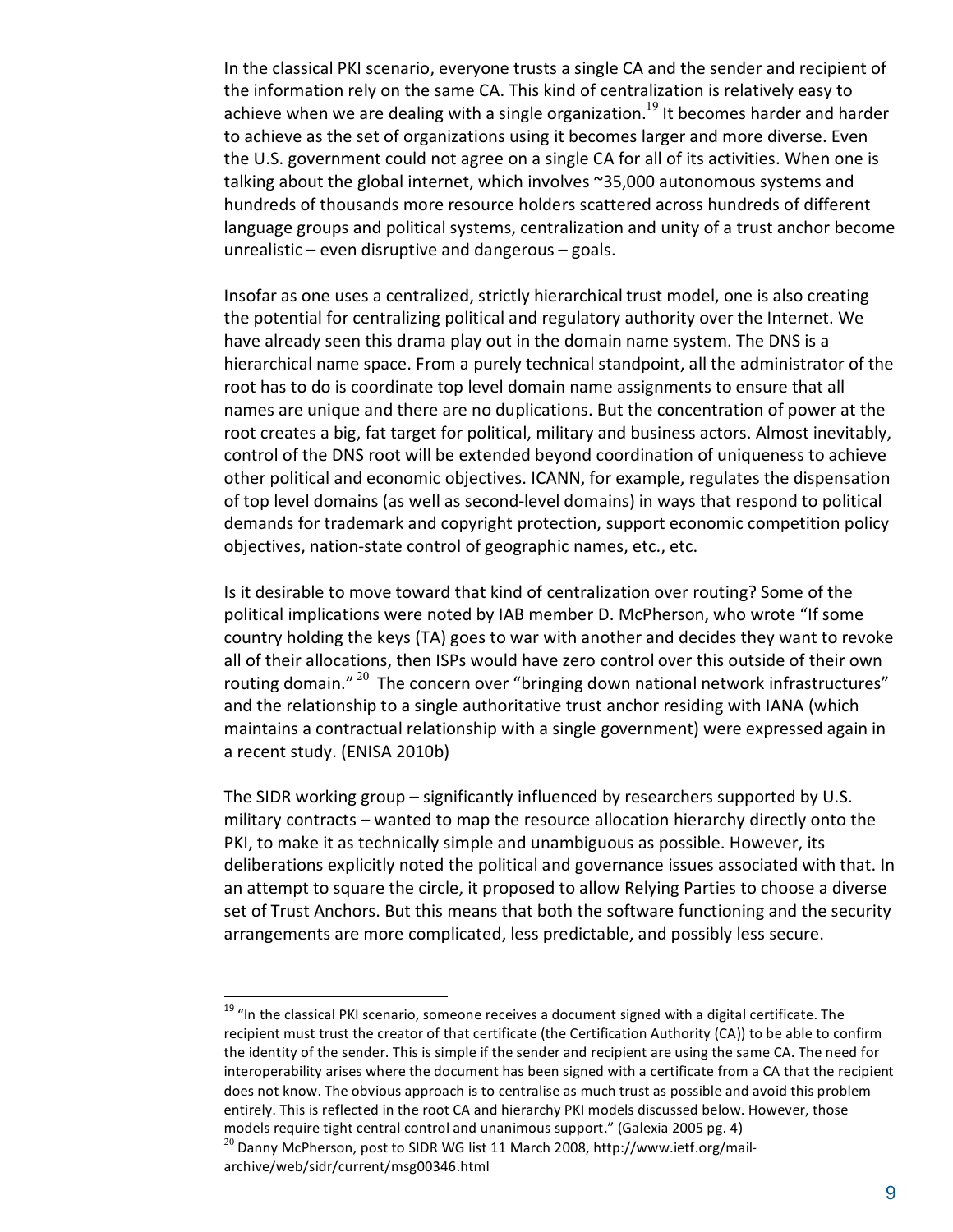The governance issues associated with control of the root were not clarified when the Number
Resource
Organization
(NRO,
an
association
of
the
RIRs)
and
the
Internet Architecture Board (IAB) issued statements about the issue in late 2009 and early 2010, respectively. Both statements supported a "single, authoritative trust anchor" for RPKI. But both statements also were willing to issue "get out of jail free" cards allowing relying parties to choose their own trust anchor, at least in the short term. And both statements studiously avoided any serious discussion of the governance issues, in particular the linkage of resource allocation to operational control of routing.

The
NRO
(2009)
statement
said:

The Regional Internet Registries (RIRs) believe that the optimal eventual RPKI configuration
involves
a
single
authoritative
trust
anchor.
That
configuration
may not be achievable in the short-term and the details and timelines for its implementation
will
depend
among
other
things
on
discussions
within
the
RIRs' communities
and
dialogues
with
others
including
the
Internet
Architecture
Board (IAB)
and
the
Internet
Engineering
Task
Force
(IETF).
In
the
meantime,
the
RIRs have agreed to undertake pragmatic implementations of RPKI services based on interim
trust
anchor
models...

The
IAB
(2010)
statement
said:

The
IAB
considers
a
properly
designed
and
deployed
RPKI
to
be
an
absolute prerequisite
to
having
a
secure
global
routing
system,
which
is
in
turn
a prerequisite to having a reliable worldwide Internet. ... The SIDR architecture and protocols have been designed to support a single trust anchor as well as multiple trust anchors. The IAB however, is in strong agreement with the Number
Resource
Organization
(NRO)
regarding
the
number
of
trust
anchors
as well
as
what
and
whom
they
represent:

- 1.
the
RPKI
should
have
a
single
authoritative
trust
anchor
- 2. this trust anchor should be aligned with the registry of the root of the allocation
hierarchy

Although
the
IAB
statement
made
a
perfunctory
mention
of
the
governance
issues,
in the end it simply ignored them. Its support for a single trust anchor, it openly admitted, was based entirely on technical reasoning and ignored any concerns about what it called "fairness
and
equality."
Worse,
even
its
technical
reasoning
was
incomplete:
it supported a single root in order to avoid "inconsistent and conflicting assertions about to whom a particular address block has been allocated." While these concerns are valid, IAB
did
not
address
the
linkage
of
address
allocation
and
assignment
to
the
real‐time control of ISP routing, nor did it explain how its support for a single root was consistent with the ability of ISPs to choose their own trust anchor.

Another issue is that the "get out of jail free card" promised by the SIDR working group, NRO and IAB may turn out to be illusory. While the ability of ISPs to choose their own trust
anchor
might
lead
to
a
more
heterogeneous
yet
compatible
certification
system,
it is also possible that governments or the ICANN/RIR system itself could decide to require certification as a condition of receiving address resources. (As a precedent, ICANN decided to require DNSSEC implementation for applicants for new top level domains.) It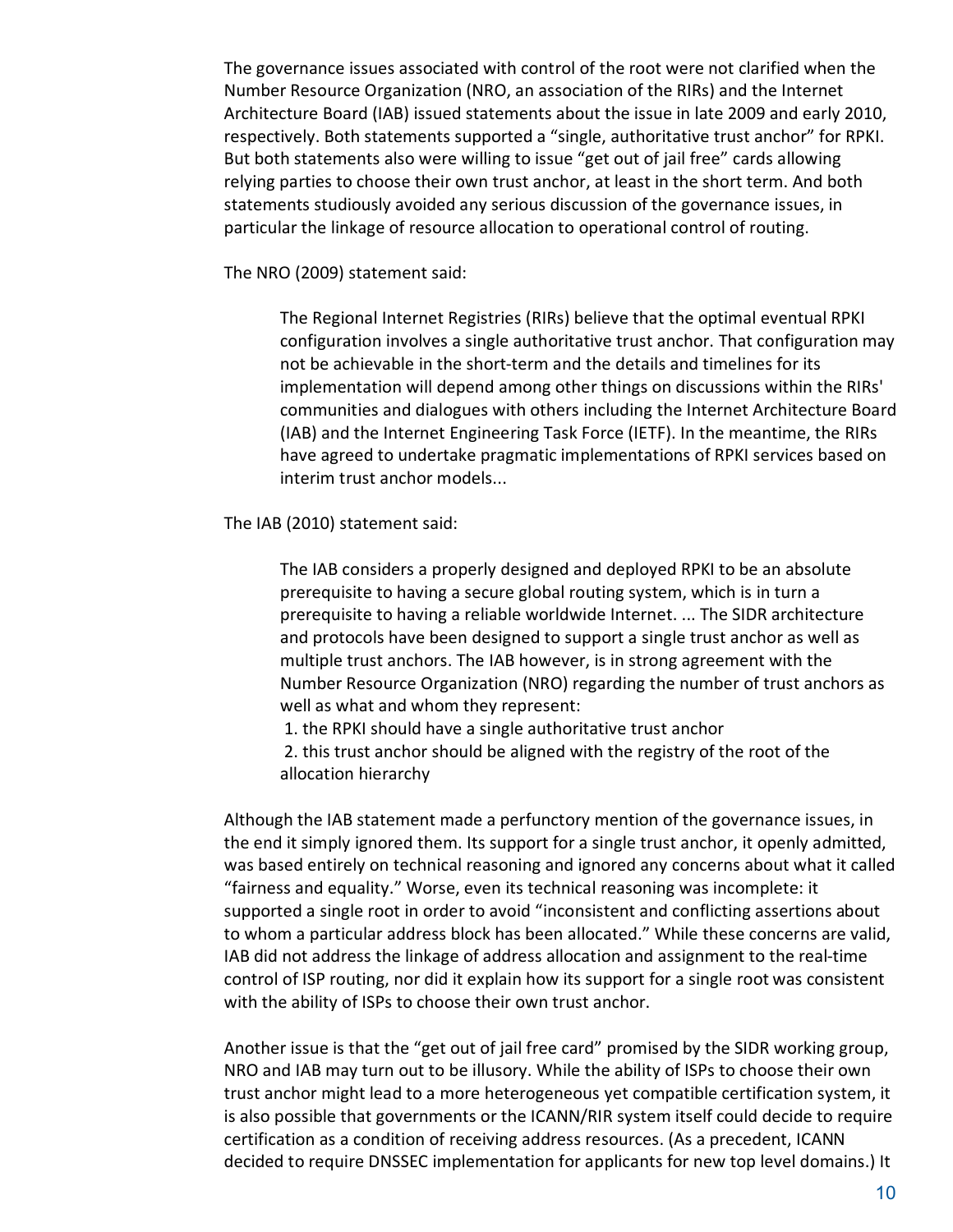is also possible that once the system achieves a critical mass of adopters, powerful network
effects
will
lead
to
convergence
on
a
single,
centralized
trust
anchor,
creating compatibility problems for ISPs that don't use the same trust anchor. As long as it is unclear how RPKI achieves compatibility among multiple roots, it is disingenuous to pretend
that
RPKI
allows
ISPs
a
free
choice
of
trust
anchors
–
just
as
it
is
disingenuous
to pretend
that
anyone
who
wants
to
create
an
alternate
DNS
root
can
easily
do
so. The issue of what type of trust anchor system will be used and how we might avoid some of the problems associated with either a more-centralized or less-centralized system constitutes a global internet governance issue of the highest order. And it is also clear that the entities making the decisions thus far - IETF, IAB and NRO - have not done much
to
resolve
them.

#### **5.3
Future
of
the
RIRs**

RPKI puts the RIRs in the center of many internet governance issues by dramatically expanding their authority over Internet resources. It has also raised some tensions regarding the relationship between the RIRs and ICANN/IANA.

At
its
best,
RPKI
would
not
only
help
to
prevent
bogus
route
announcements
and address hijacking, it would also facilitate the smooth transfer of ipv4 address resources from one party to another after the free pool is depleted. A fully functional, globally compatible RPKI system would act as an effective property title for IP address blocks, giving the address holder legitimate claim to acquire or transfer address resources, and allow third parties to verify who is the legitimate holder of address blocks. By itself, this would constitute a major change in the role of the RIRs.

But getting comprehensive resource certification into place requires huge changes in the procedures and policies of the RIRs. And depending on the policies adopted, such an implementation could either introduce healthy competitive pressures among the RIRs, or
foreclose
such
competition.
The
implementation
process
also
could
massively increase
their
workload
at
a
time
when
their
ability
to
collect
fees
may
be
attenuated.

The value of a certificate regime depends to a great extent on global adoption and use of RPKI. This means that the RIRs (or someone) must issue certificates to all current ip address holders, or at least to a critical mass of them. To do this, an RIR would have to first verify the identity of an existing resource holder, then verify the validity of the assignment or allocation, and finally issue a certificate. This process would have to be repeated
for
every
address
block
holder.

In the ipv4 space, where the RIRs issued most of the allocations years ago, the RIRs would be thrust into the role of auditing each network's address usage with the implicit threat
of
taking
away
the
resources
if
the
allocation
is
no
longer
consistent
with
policy. As
one
RIPE‐NCC
document
admitted,
"Many
resources
are
now
used
for
other purposes than they were originally assigned for. Certifying such resources would seem to imply that the RIPE NCC has validated this re-assignment."<sup>21</sup> If the RIRs actively rereview each organization's "needs" for and usages of ip addresses, and threaten to refuse certification to address holders on that basis, they would be taking a far more

<sup>&</sup>lt;sup>21</sup> RIPE document 070206, "Outline new and current services affected by certification." Draft v1.5 https://ripe59.ripe.net/ripe/maillists/archives/ca‐tf/2007/doc00000.doc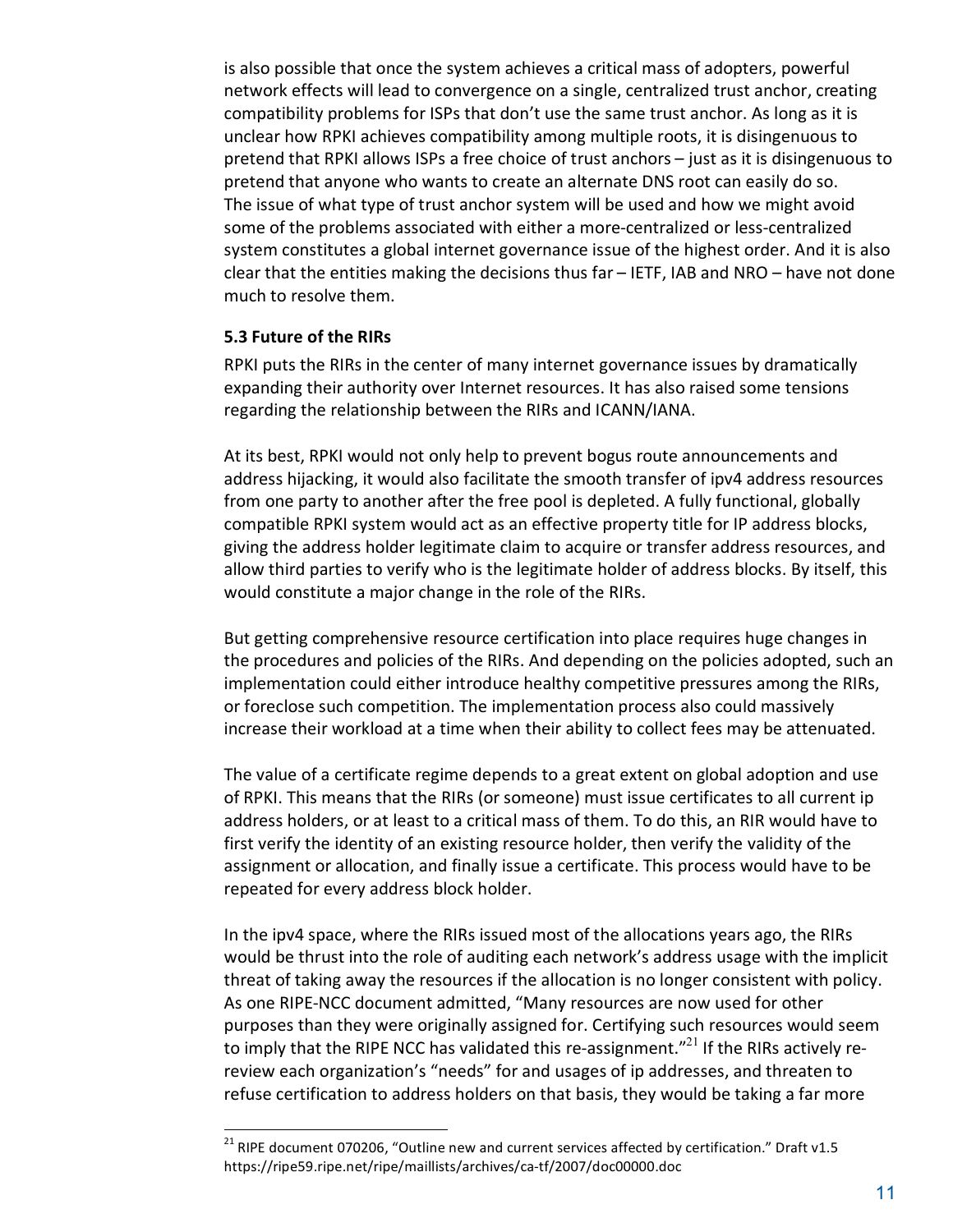aggressive intervention into internetworking than they have taken before. This might discourage a large part of the industry from participating in the certification regime, undermining its value. The RIRs do not have any real experience with the revocation of address resources. A RIPE-NCC document noted "Revocation of a resource has never taken place... Policy in this area will need to address whether 'not renewing the certificate' means revoking the resource and returning it to the pool."<sup>22</sup>

These
issues
become
especially
thorny
when
considering
so‐called
"legacy"
holders
of v4 address blocks. Many organizations and ISPs acquired address blocks before the RIRs existed; therefore they have no contractual relationship with an RIR regarding their address holdings. The RIR is not in any position to "certify" or approve the validity of their
address
holdings.

The RIRs must also decide whether to make certification contingent upon payment of membership fees. If RPKI became so widely adopted that most ISPs refused to route packets
from
entities
with
no
certification,
such
a
requirement
would
make
membership in the RIRs compulsory and their fees a kind of monopoly tax rather than a membership payment
for
a
voluntarily
selected
set
of
services
and
organizational
rights.
One
ISP expressed fears about the monopoly power of the RIRs during the SIDR working group:

Although there is plenty of sense in aligning the RPKI chain of trust with the resource allocation chain, ISPs may have concerns with the RIRs being the trust anchors. The incentive structure for the RIRs is fundamentally different than that of a [private market] certificate provider like Verisign/Thawte/CyberTrust. If these
root
CAs
time
and
again
demonstrate
that
they
are
untrustworthy
they lose customers, revenue, and potentially their trusted status. What entices an RIR
toward
vigilance
as
they
validate
the
supposedly
authorized
origin
of
a prefix? $2^{23}$ 

This
ISP
was
noting
that
the
absence
of
competition
among
address
allocation authorities makes it difficult for businesses to accept them as root Certificate Authorities. Competition provides a form of accountability that is lacking in this case, unless the RPKI regime allows anyone to certify resources, not just the RIRs. Introducing competition among the RIRs as providers of services related to address holdings (e.g., Whois, routing registries, and authentic titles for address holdings) would alleviate
many
of
these
concerns.
However,
the
RIRs
were
originally
organized
to
be territorially exclusive issuers of ip address blocks. And many of the existing policies and planned
address
block
transfer
policies
are
designed
to
maintain
that
exclusivity.
The transfer of resources has been described by the aforementioned RIPE-NCC document as possibly "one of the most complex questions of resource certification." If the RIRs act in a coordinated fashion as an "IP address cartel," they could use RPKI to maintain the territorial
exclusivity
of
address
allocations,
thereby
eliminating
inter‐regional
transfers on the servicing of address blocks and thus eliminate a competitive check on the RIRs.

<sup>&</sup>lt;sup>22</sup> RIPE document 070206, "Outline new and current services affected by certification." Draft v1.5 https://ripe59.ripe.net/ripe/maillists/archives/ca-tf/2007/doc00000.doc<br><sup>23</sup> Ryan Shea, Senior Engineer, Network and Info Security, Verizon Business in post to SIDR WG email list

<sup>22</sup>September
2009.
http://www.ietf.org/mail‐archive/web/sidr/current/msg01142.html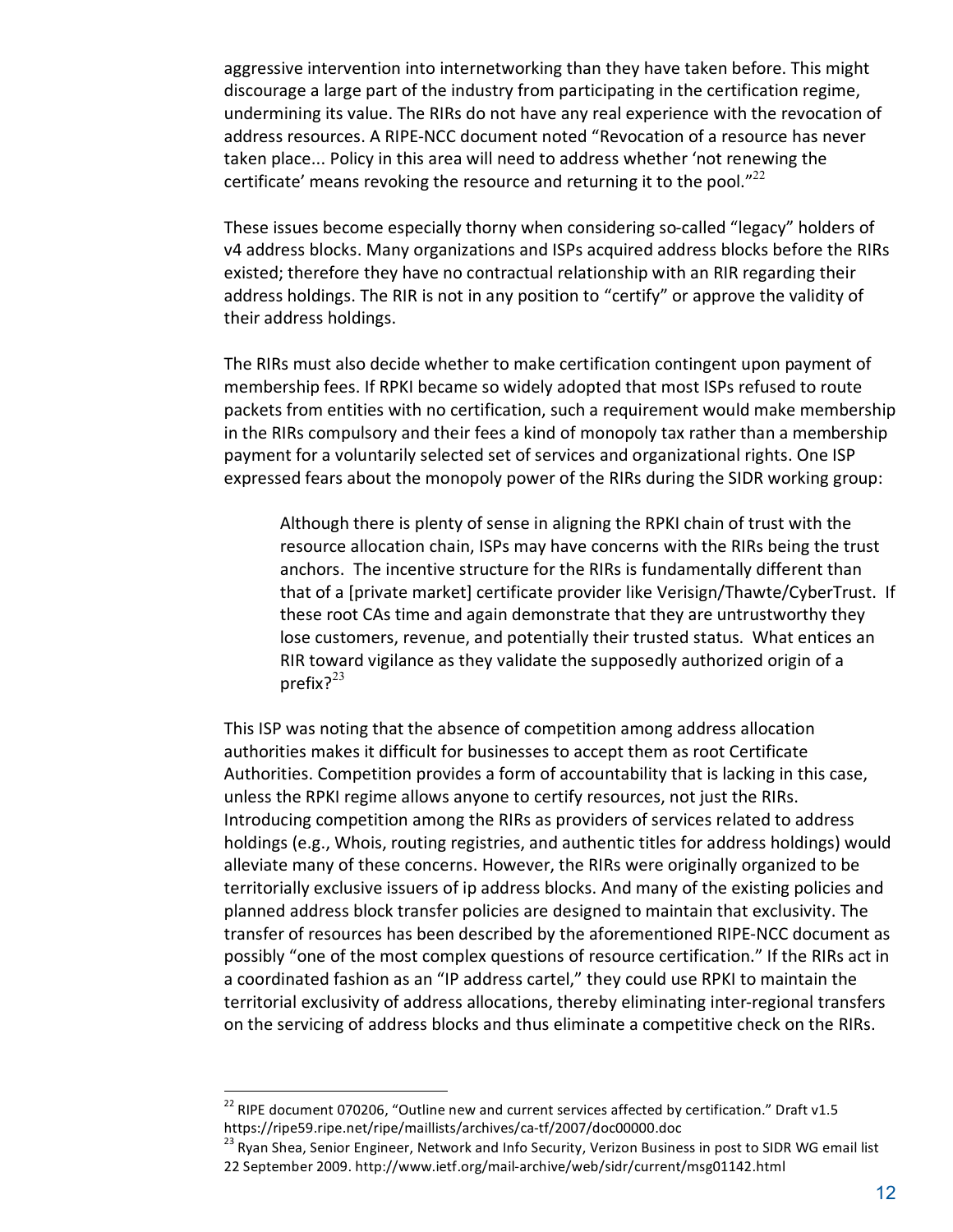There has also been evidence of tension and negotiation between ICANN and the RIRs regarding the implementation of RPKI. It is notable that despite all the support expressed by the NRO and the IAB for a single trust anchor for RPKI, neither explicitly proposes to make ICANN the root. This provides a very interesting clue as to the institutional competition going on between ICANN and the RIRs. Strictly applied, the IAB's principle that "th[e] trust anchor should be aligned with the registry of the root of the allocation hierarchy" means that ICANN, which controls the root of the IP address allocation hierarchy, should be the supreme certificate authority over addressing. If ICANN held this authority, however, it could add yet another revenue stream and its authority over internet governance would grow. It might even be possible to disintermediate the RIRs, and issue certificates and address blocks directly to organizations
and
end
users.

Bear
in
mind
that
the
Address
Supporting
Organization
has
never
been
formally established as an independent entity and that the RIRs' trade association, the Number Resource Organization, has never signed a formal contract with ICANN binding themselves to its rules. Instead, the RIRs and ICANN are joined through a loose and noncommittal memorandum of understanding. Indeed, whereas ICANN gets over \$50 million a year in fees from domain name registries and registrars, it collects less than a million in "voluntary contributions" from the RIRs. From the standpoint of the decentralization of power over Internet governance, these informal relationships are a good thing in certain respects. But RPKI threatens to reconfigure things.

It is clear that ICANN has taken a firm interest in RPKI, and that the RIRs were not, initially, entirely comfortable with this interest. In June 2008, ICANN's Security and Stability
Advisory
Committee
(SSAC)
indicated
its
interest
in
"management
of certificates for the addressing system (RPKI)." Later, the U.S. Department of Homeland Security's
IIS
program
manager
joined
ICANN's
Security
and
Stability
Advisory Committee, and ICANN's 2010-11 fiscal budget included financial support for the activity. Perhaps responding to ICANN's overtures, ARIN's Board determined it did not support "a sole IANA signed key" for the RPKI.<sup>24</sup> ARIN proposed instead a shared key, a position it communicated to the other RIRs.

While there are legitimate concerns about strengthening the power of the RIRs to extract fees and about their status as exclusive suppliers of a critical resource, these concerns
apply
even
more
strongly
to
ICANN.
As
membership
organizations,
the accountability arrangements of the RIRs, while not perfect, are superior to those of ICANN. (Mueller, 2009) And the RIRs, unlike ICANN, are not under a contractual obligation
to
a
single
government.

## **5.4
Role
of
governments
in
IG**

RPKI's potential to centralize authority over internet routing would provide an inviting target for the many regulatory agencies and interest groups who want to assert stronger control
over
the
internet.
As
noted
in
section
5.2,
the
centralization
of
authority
over the
domain
name
space
in
ICANN
has
already
led
to
a
counterproductive
politicization of many issues. A similar fate could befall routing if the institutional arrangements for RPKI
are
not
handled
properly.

<sup>&</sup>lt;sup>24</sup> See ARIN Board minutes, available at https://www.arin.net/about\_us/bot/bot2009\_0206.html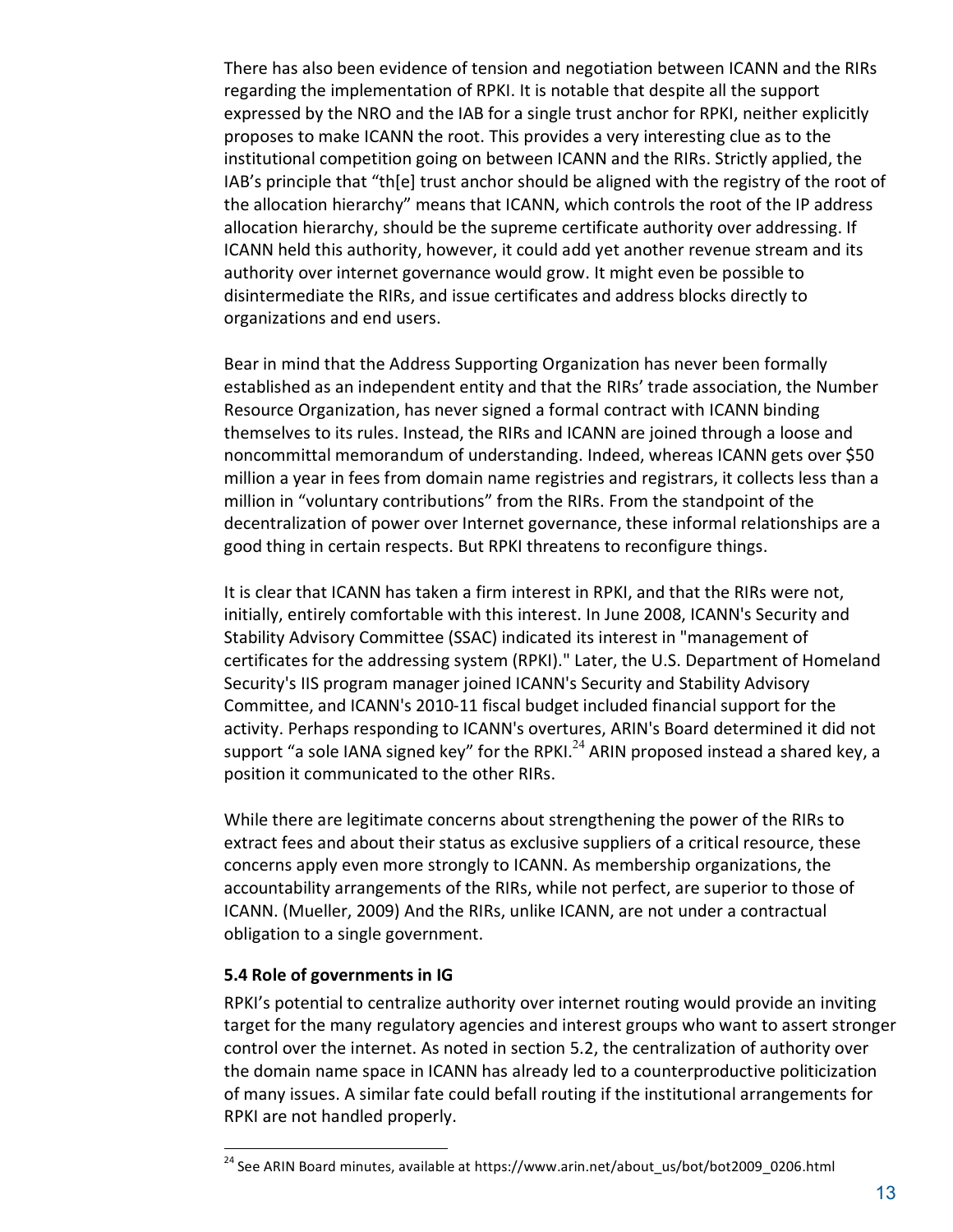There is another, more subtle argument to be made regarding the role of governments. Some observers have asserted that the internet is immune to traditional forms of regulation by nation-states and intergovernmental organizations; others have reacted by claiming that the internet can and should be subordinated to traditional governmental authority and jurisdictions. The history of RPKI development provides insight into a newer, more Internet-specific role that governments play in nongovernmental Internet institutions. In this case we see that the U.S. government has succeeded in participating in and shaping the bottom-up standards and policy development process of the IETF and RIRs in a unique way. The influence took place not through
the
formal
participation
of
governmental
representatives,
nor
by
the
existence of a special Governmental Committee with formal supervisory powers, but by contracting with scientists and researchers to do research on the relevant standards and then take their proposals directly into the process. The US government exerted a strong influence
on
the
outcome
by
funding
BBN
and
SPARTA,
but
nevertheless
these contractors had to interact more or less as peers with other participants in the standards
development
and
RIR
policy
development
processes.

This model is not ideal, but it seems superior to more bureaucratic and hierarchical forms of interaction between the internet community and governments. Although there are
some
troubling
signs
that
the
bottom
up
policy
development
process
has
been minimized in this case, that problem is not inherent in the mode of participation. In general, it is possible for governments to influence Internet governance institutions without transforming those institutions into intergovernmental organizations, and without subjecting them to hierarchical "oversight" or supervision.

## *6.
Concluding
observations*

Routing is now at the center of the debate over the security and governance of the internet. The policies ISPs use for routing have major policy and cost implications for themselves, their users and interconnection partners. Routing and the allocation and assignment of IP addresses are deeply interdependent, and thus IP address policy, from ICANN
down
through
the
regional
address
registries,
will
be
deeply
affected
by
RPKI. Routing methods and policies also have regulatory and law enforcement implications both for those who would try to control the internet and for those who would try to keep
it
free
from
arbitrary
interference.

There is still dissension about the technical wisdom of RPKI. We need to have a richer discussion of RPKI and its implications for internet governance. The technical expertise embodied in the IAB and IETF is invaluable, but not dispositive; other forms of expertise and
participation
are
required.

## **The Internet Governance Project (IGP) is an alliance of academics that puts expertise into practical action in the fields of global governance, Internet policy, and information and communication technology.**

To download publications or learn more about the IGP, please visit our website at http://internetgovernance.org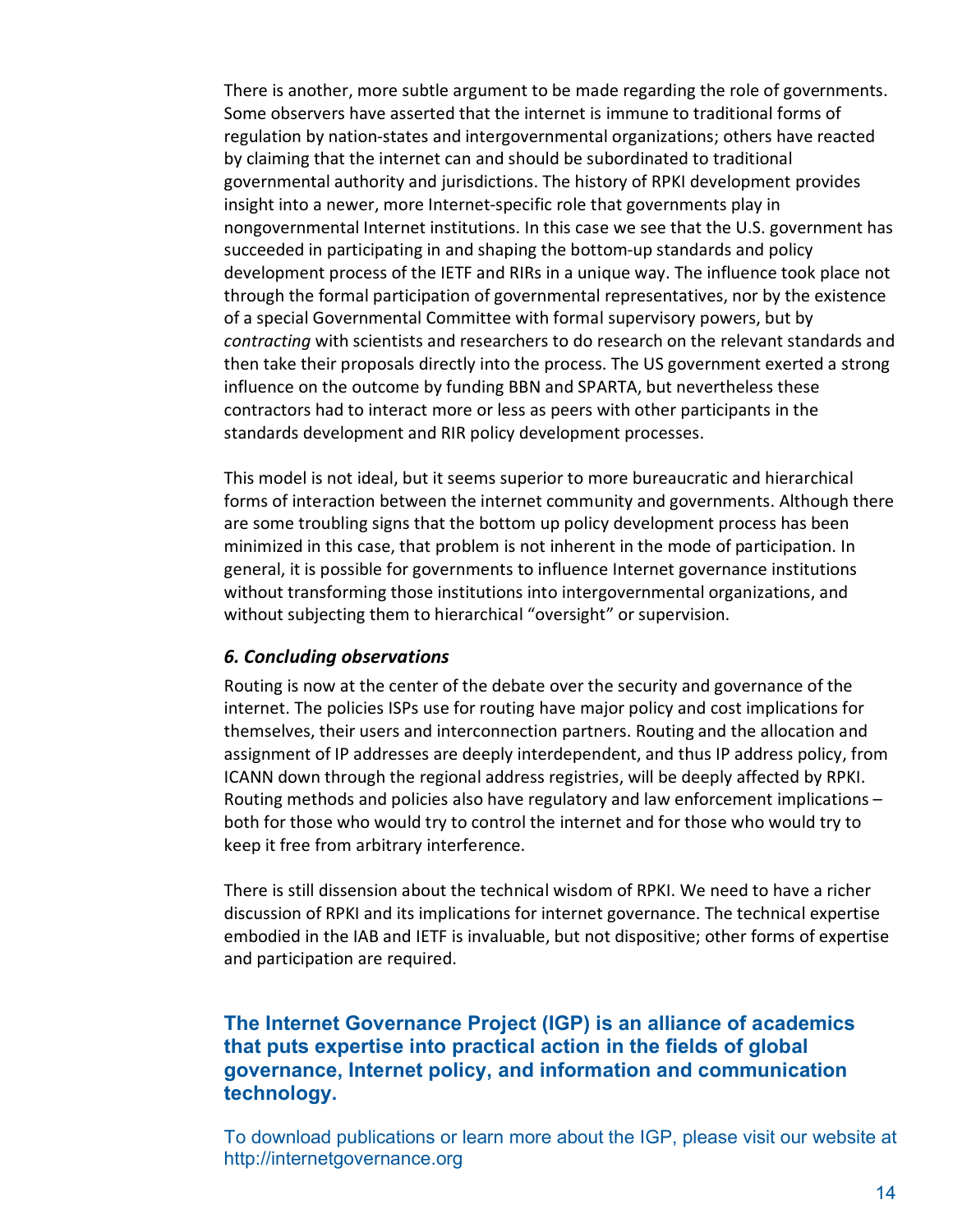## *References*

BBN
Technologies.
(2004).
Transitioning
Secure
Border
Gateway
Protocol
(S‐BGP) into the Internet (AFRL-IF-RS-TR-2004-63 Final Technical Report). Retrieved from http://www.dtic.mil/srch/doc?collection=t3&id=ADA422110.

Barbir,
A.,
Murphy,
S.,
&
Yang,
Y.
(2006). *Generic
Threats
to
Routing
Protocols. RFC
4593*.
Internet
Engineering
Task
Force.
Retrieved
from http://tools.ietf.org/html/rfc4593.

Butler, K., Farley, T., McDaniel, P., & Rexford, J. (2010). A Survey of BGP Security Issues
and
Solutions. *Proceedings
of
the
IEEE*, *98*(1),
100‐122.
doi: 10.1109/JPROC.2009.2034031.

European
Network
and
Information
Security
Agency
[ENISA].
(2010).
Report
on secure routing technologies. Retrieved from http://www.enisa.europa.eu/act/res/technologies/tech/routing/report‐on‐secure‐ routing-technologies/at download/fullReport.

European
Network
and
Information
Security
Agency
[ENISA].
(2010b).
State‐of‐ the-art Deployment and Impact on Network Resilience. Retrieved from http://www.enisa.europa.eu/act/res/technologies/tech/routing/state‐of‐the‐art‐ deployment-and-impact-on-network-resilience/at\_download/fullReport.

Galexia.
(2005). *PKI
Interoperability
Models*(p.
23).
Sydney,
Australia.
Retrieved from

http://www.galexia.com/public/research/assets/pki\_interoperability\_models\_2005/pki interoperability models 2005.pdf.

Hu, Y., McGrew, D., Perrig, A., Weis, B., & Wendlandt, D. (2006). (R)Evolutionary Bootstrapping of a Global PKI for Secure BGP. In Workshop on Hot Topics in Networks *(HotNets'06)*.
Irvine,
CA.
Retrieved
from http://sparrow.ece.cmu.edu/group/pub/hu\_mcgrew\_perrig\_weis\_wendlandt\_bgp.pdf.

Internet
Architecture
Board
[IAB].
(2010). *IAB
statement
on
the
RPKI*.
Retrieved from
http://www.ietf.org/mail‐archive/web/ietf‐announce/current/msg07028.html.

Kent, S. (2006). An Infrastructure Supporting Secure Internet Routing. In A. S. Atzeni
&
A.
Lioy, *Public
key
infrastructure
:
Third
European
PKI
Workshop:
Theory
and*  Practice, Lecture Notes in Computer Science (Vol. 4043, pp. 116-129). Berlin, Heidelberg:
Springer
Berlin
Heidelberg.
doi:
10.1007/11774716.

Kent, S., Lynn, C., & Seo, K. (2000). Design and analysis of the Secure Border Gateway
Protocol
(S‐BGP).
In *Proceedings
DARPA
Information
Survivability
Conference*  and Exposition. DISCEX'00 (pp. 18-33). IEEE Comput. Soc. Retrieved from http://ieeexplore.ieee.org/lpdocs/epic03/wrapper.htm?arnumber=824939.